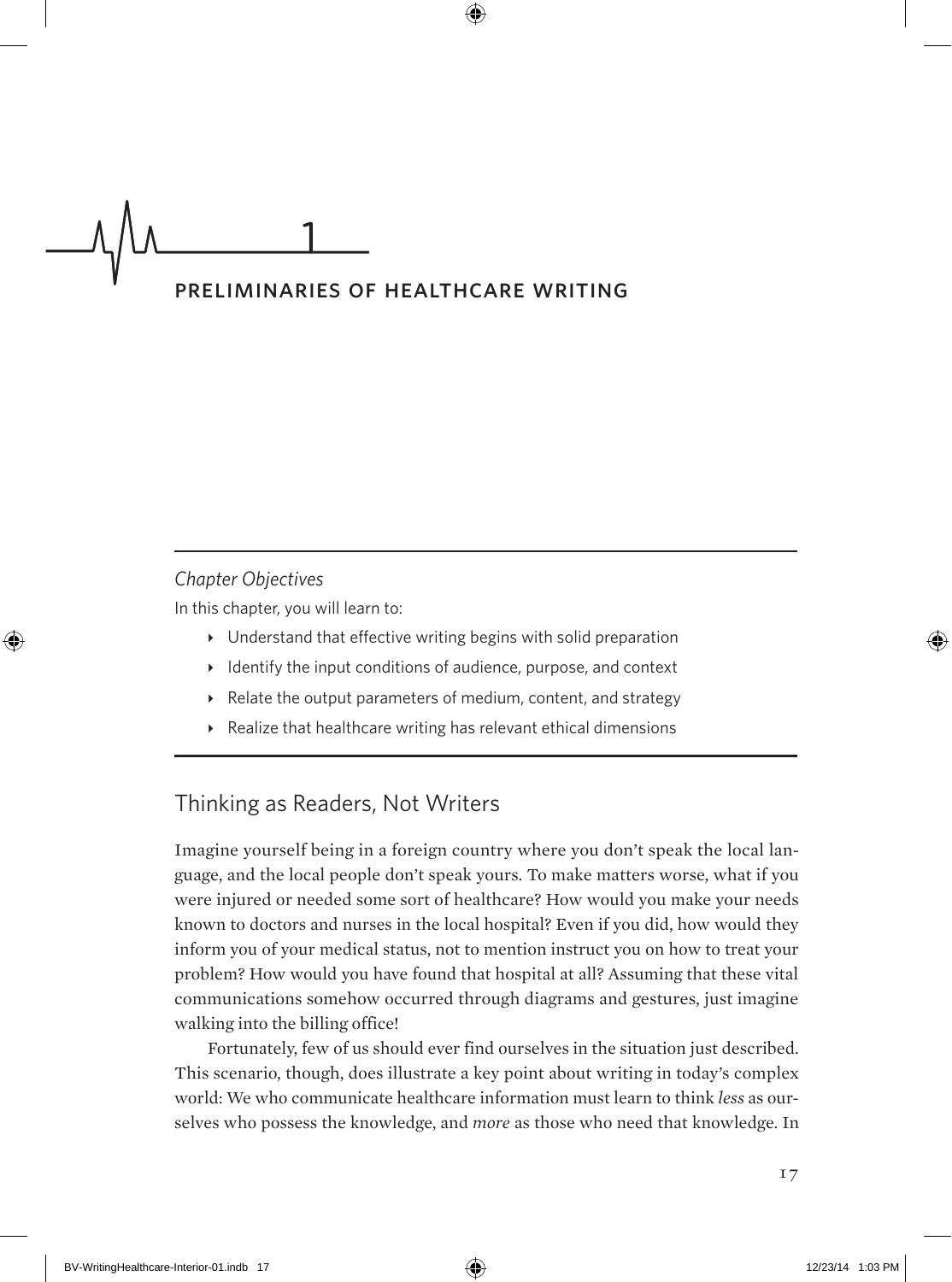other words, we must plan for effective communication that targets particular audiences. That planning initiates the dynamic process of writing.

### Overview of the Writing Process

The writing process is both dynamic and simple. First, the process is dynamic because writers critically analyze and astutely adjust the flow of information; the process itself contributes to a more solid understanding of the topic. Second, the simplicity of the writing process belies the astuteness of its steps; careful effort in the early stages increases the efficiency of the overall process.

Essentially, writing as a process proceeds through three main phases:

- 1. *Prewriting*, when you plan your document and collect your information
- 2. *Writing*, when you draft your document and revise it for major changes
- 3. *Postwriting*, when you hone, polish, and finalize your completed document

Experienced writers have learned that the key to writing is emphasizing the first phase of prewriting. In fact, if you first carefully analyze your audience, you can then determine the level and types of information needed. For example, will readers expect statistics and literature references? Or will such complex information simply overwhelm your reader? Fundamental to this efficient process of writing is understanding how conditions of the healthcare situation determine parameters of the final document. In other words, the writing process has inputs that determine outputs.

## Inputs and Outputs of Healthcare Writing

*Audience* + *purpose* + *context* = *medium* + *content* + *strategy*

This equation summarizes the fundamental elements of all types of professional writing—including communication pieces on healthcare topics. The left side of the equation identifies three key input conditions (*audience*, *purpose*, *context*) describing a writing assignment, whereas the right side identifies three key output parameters (*medium*, *content*, *strategy*) defining the resultant piece. Let's see how conditions on the left lead to parameters on the right. In other words, how do healthcare situations clue writers into crafting communication pieces that work?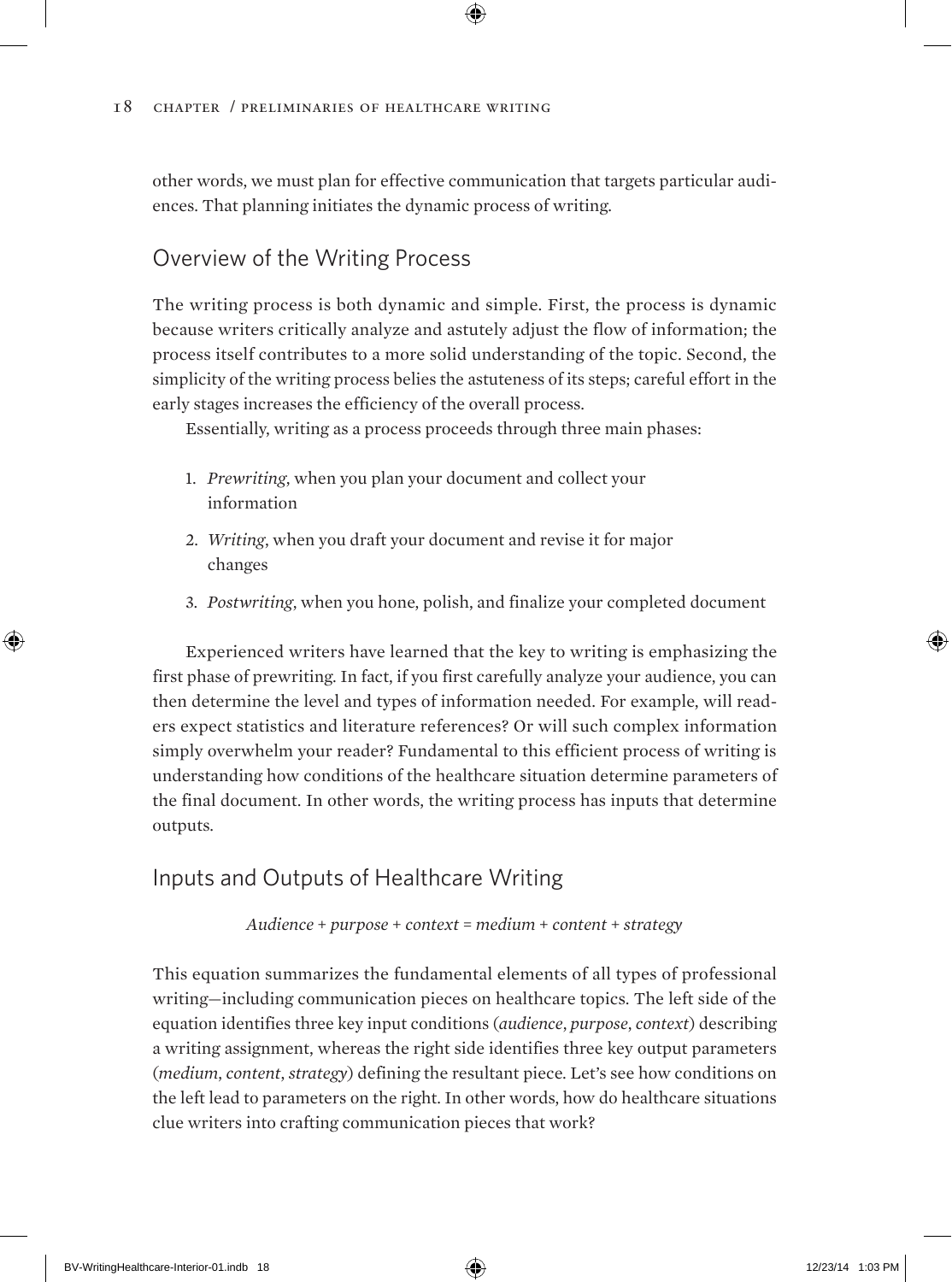The *audience* for healthcare information has diversified today: The traditional audiences of patients and physicians now encompass practitioners such as pharmacists, nurses, and therapists, as well as policy analysts, plan administrators, and others involved with the healthcare system. Healthcare documents have a *purpose* to achieve—to inform someone about a new surgery but not instruct that person how to perform it, for example. *Context*, the setting in which communication occurs, can be pivotal, especially when we consider emotionally charged emergency scenarios or end-of-life decisions.

These three input conditions identify for writers the three output parameters that inform them about how to construct the most suitable communication piece for that topic. First, the message is transferred through a chosen *medium*, be that a lengthy tome, a trifold pamphlet, or (increasingly) a web-based form of communication. The types and levels of information signal *content*, whereas *strategy* refers to the techniques used to organize and present the selected information.

Perhaps the opening mathematical equation should be expressed as a biochemical reaction: understanding the conditions (*audience*, *purpose*, *context*) points to determining the parameters (*medium*, *content*, *strategy*) for the resultant healthcare document. Or, more appropriately for this field, we are dealing with a diagnosis of the writing situation.

### Typical Documents for Healthcare Writers

Embarking on new careers, healthcare writers (and students of healthcare writing) may encounter a wide variety of situations requiring communication pieces. Analyzing the conditions of these situations, as just explained, leads to determining the parameters for constructing the documents. Note that the term *document* in this sense loosely means some piece of communication: paper or online, short or long, print or audiovisual, and whatever new media may arise.

Later chapters explicate the typical healthcare documents, along with guidance and examples. The following non-exhaustive list offers a taste of what's to come:

- **<sup>∞</sup>** *Protocol*—a plan for conducting medical research (think of it as being like a procedure for a laboratory experiment in a science course)
- **<sup>∞</sup>** *Education Piece*—material intended to provide sufficient information for readers needing that level of detail (short or long textbooks, in essence)
- **<sup>∞</sup>** *Training Guide*—stepwise instructions for those who will actually perform that specific activity (oriented more for work than study)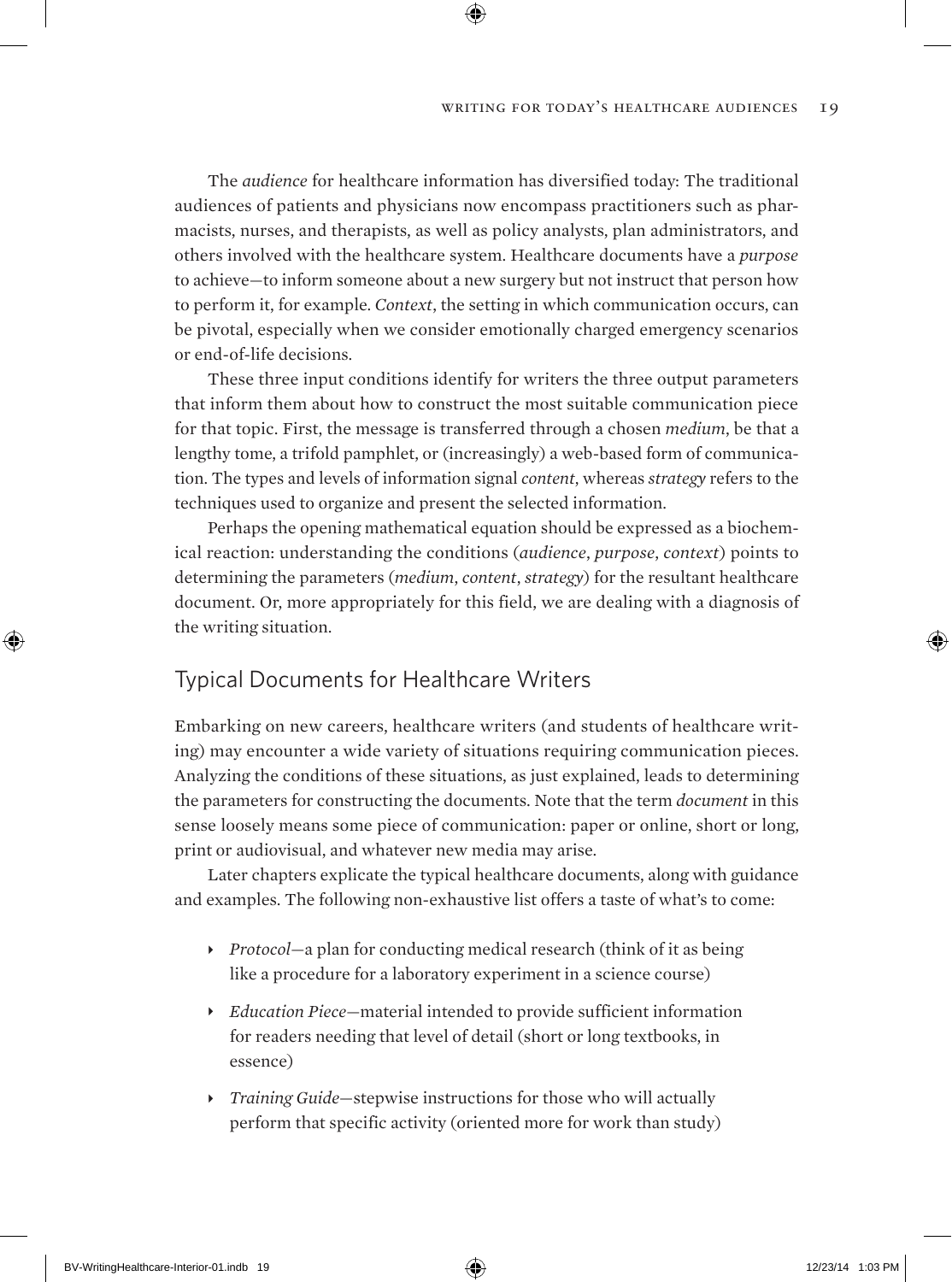- **<sup>∞</sup>** *Grant Proposal*—formal application to a governmental, corporate, or charitable organization for funding (persuasive case built from evidence)
- **<sup>∞</sup>** *Advocacy Piece*—persuasive argument on behalf of a patient group or medical condition (public health campaigns, as one example)

Other documents fall more into the researcher's realm: annotated bibliographies, literature reviews, and technical reports, for example. Although not covered in detail (as the researcher audience is not this book's focus), these document types are mentioned in relation to items in specific chapters.

## Ethical Responsibilities of Healthcare Writers

### *Social Contract of Professionals*

All professionals are responsible to the individuals whom they serve. Contrary to loose modern usage, a "professional" role is one that is needed by society but that requires a specialized set of skills. Think of doctors, ministers, and lawyers. Because these roles mandate a specialized set of knowledge, professionals and society reciprocally enter a "social contract"—to balance the professionals' expertise, society grants them authority to conduct services on society's behalf. Key to this social contract, however, is that services provided by the professionals must always remain in the best interests of society and society's members.<sup>1</sup>

How do healthcare writers fit into this social contract? Healthcare writers provide a unique service that not everyone in society can: translating complex research information into forms understood by layperson, administrator, and practitioner audiences. With that recognition of professionals come responsibilities to fulfill the contract. The American Medical Writers Association (amwa) encapsulates this ethical responsibility as the onus to "apply objectivity, scientific accuracy and rigor, and fair balance while conveying pertinent information in all media" and to "write, edit, or participate in the development of information that meets the highest professional standards."2

### *Ethics, Respect, and Sensitivity*

When actively working on a healthcare document, writers fully immerse themselves into a complex task. As explained in the next chapter, writers often need to make calculated assumptions about their target audiences; these decisions depend not only on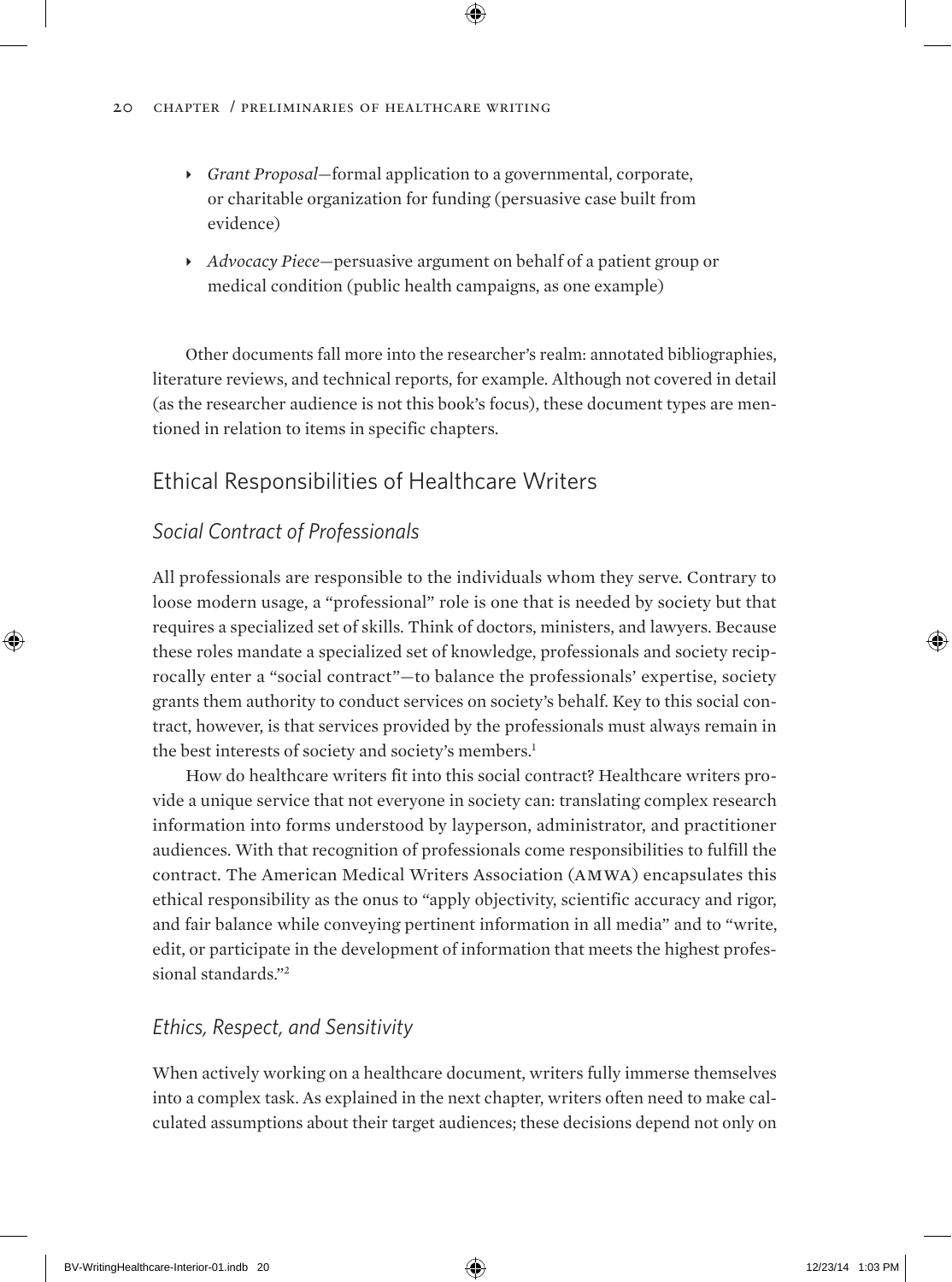pertinent information but also on respect for individuals and recognition of ethical dimensions. Unlike a user manual for a digital recorder, a self-assessment checklist for testicular cancer could place a man's health and life in jeopardy if the instructions are vague. That endangerment is much more serious, of course, than not recording the next installment of a favorite television show.

Remember, too, that calculated assumptions about a target audience are guidelines rather than absolutes: within the target group, individuals remain persons. Some men may be sensitive to candid wording about the testicular exam; explicit photos rather than stylized diagrams provide more details but may offend men from conservative cultures or religions; and locker-room humor could assuage trepidations for teens but alienate senior citizens. Many such issues may be obviated by thorough analysis in the prewriting stage, if the writer also considers respect for multicultural diversity.

A good rule of thumb is to run potentially sensitive issues past advocacy groups or support organizations. Would most members of a certain multicultural identity prefer one demographic term (such as *Latino*) over another (like *Hispanic*)? Moreover, respect is shown when recognizing the humanity of an ill person: a woman with gynecological problems, after all, is not *the hysterectomy down the hall*. An especially relevant issue in healthcare concerns persons with disabilities. The term *handicapped*, for instance, brings more negative connotations than *disabled*; more positive connotations may be associated with *differently abled*—or is that too politically correct?

Later chapters will return to issues such as these through specific examples and writing guidance. For now, remain aware of respecting the individuality of patients, caregivers, and family members. How would *you* feel in that situation? Also, take seriously the ethical dimensions of healthcare writing. The life of an individual may very well be at stake. The painstaking effort required for effective healthcare documents reaps rewards for the target audience.

#### *Healthcare Writers as Advocates*

As professionals, healthcare writers must work for the benefit of individuals who seek medical care. Much of this responsibility can be accomplished through diligently ensuring the accuracy and reliability of documents. Overt bias should be avoided at all times, even though some documents (e.g., materials from a drug company) almost always have their own slant. As long as information is presented clearly and fairly, the unavoidable instances of slant should not pose concerns. After all, even documents from a non-profit agency still reflect that group's agenda in terms of how they view and promote certain health issues.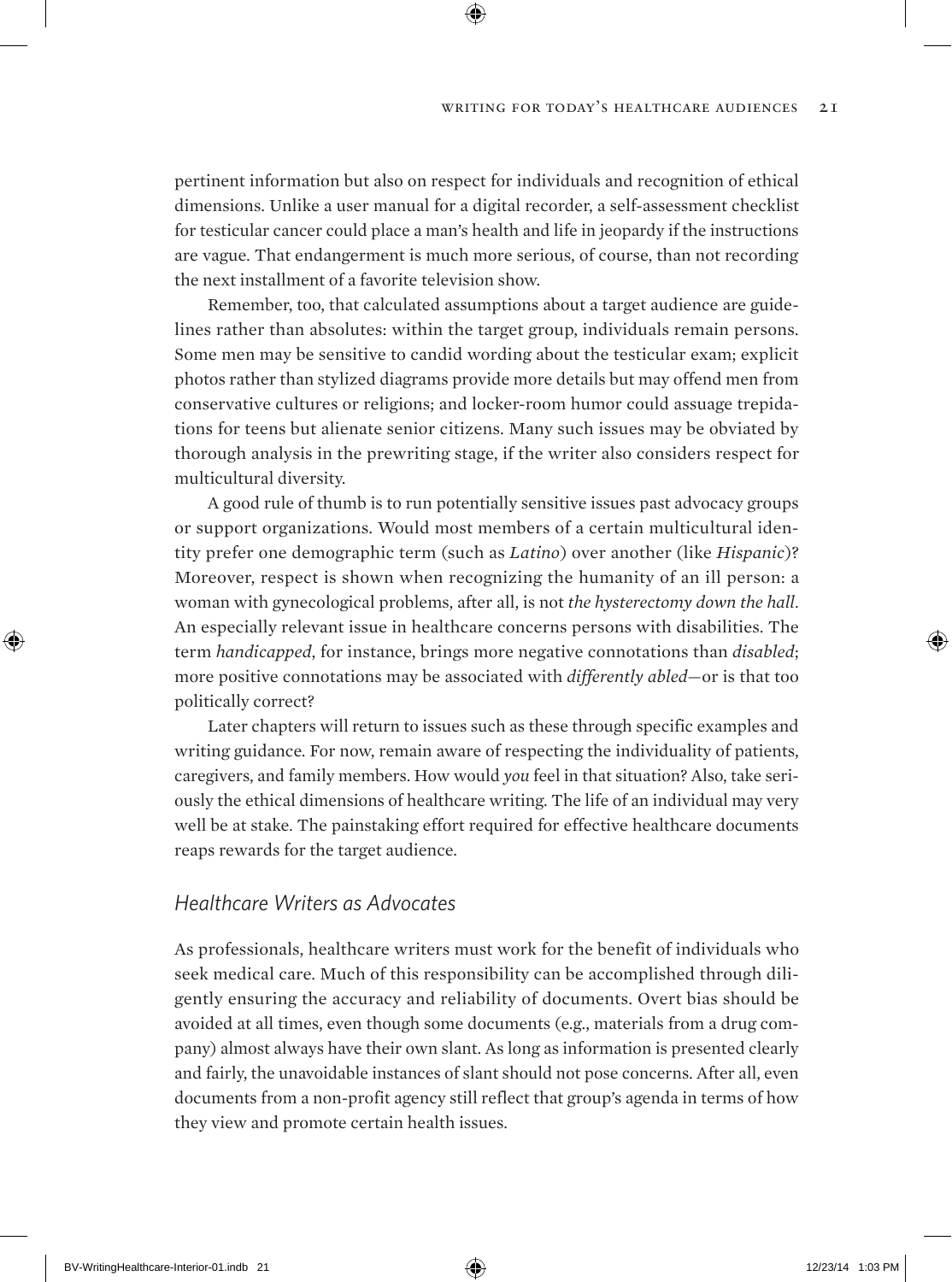Sometimes, however, the writer's position is more tenuous. Should writers take issue with a stance with which they do not fully agree? In many cases, writers work as full-time employees or contracted freelancers. While writers should be willing to raise "red flags" whenever undue biases or misrepresentations seem to be occurring, the final decision remains with the person or group in charge of the project. Only in rare situations will documents take unethical turns—at which times writers must be willing to stand up, even at financial risk. Professionals serve society.

Finally, some healthcare writers may find themselves in advocacy positions. For instance, after working on educational materials for a disadvantaged or disenfranchised group, writers may feel responsible for acting on that group's behalf. Reproductive rights provide such a touchstone. Should writers work on documents that, while unbiased, still conflict with their own ethical or religious viewpoints? For example, a media toolkit advocating for the availability of contraceptives, which has been produced under the aegis of the Johns Hopkins University, is obviously and understandably slanted in favor of contraceptive rights. Interestingly, that same toolkit contains excellent guidance for using the media for other advocacy issues (Figure 1.1).<sup>3</sup> Should a writer who is opposed to contraceptive use still take advantage of this media guidance?

#### **Figure 1.1 Media Toolkit on Advocating for Contraceptives**



 **• Media Advocacy Tool Media Advocacy Tool •** 

*© 2011 The Johns Hopkins University. Reprinted with permission from The Health Communications Partnership based at The Johns Hopkins Bloomberg School of Public Health / Center for Communication Programs.*

### **V Media Targeting and Assessment**

first discerning what mediums your target audience most often consumes and which media outlets they use the most. Whom are you trying to reach and what do they watch, read or listen to? Outlets should be ranked in terms of priorities. This simple process can help you to ensure that your efforts are dedicated to those outlets that are the greatest priority.

- What is the medium (television, radio, newspapers, magazines, Web) most often consumed by your targeted population? And which outlets are most used by your targeted population?
- Which are most popular with the general public? Among those media outlets, whom or what should you contact to promote your agenda? A particular reporter, editor or producer? A particular columnist? TV news show? A particular newspaper? A radio station or show?
- Do you know those people or have you had previous contact with them? Do you have their contact information?
- What media outlets and sources influence members of the media? This will be an important forum.

After you have determined which outlets are of the greatest importance to you, you should conduct some basic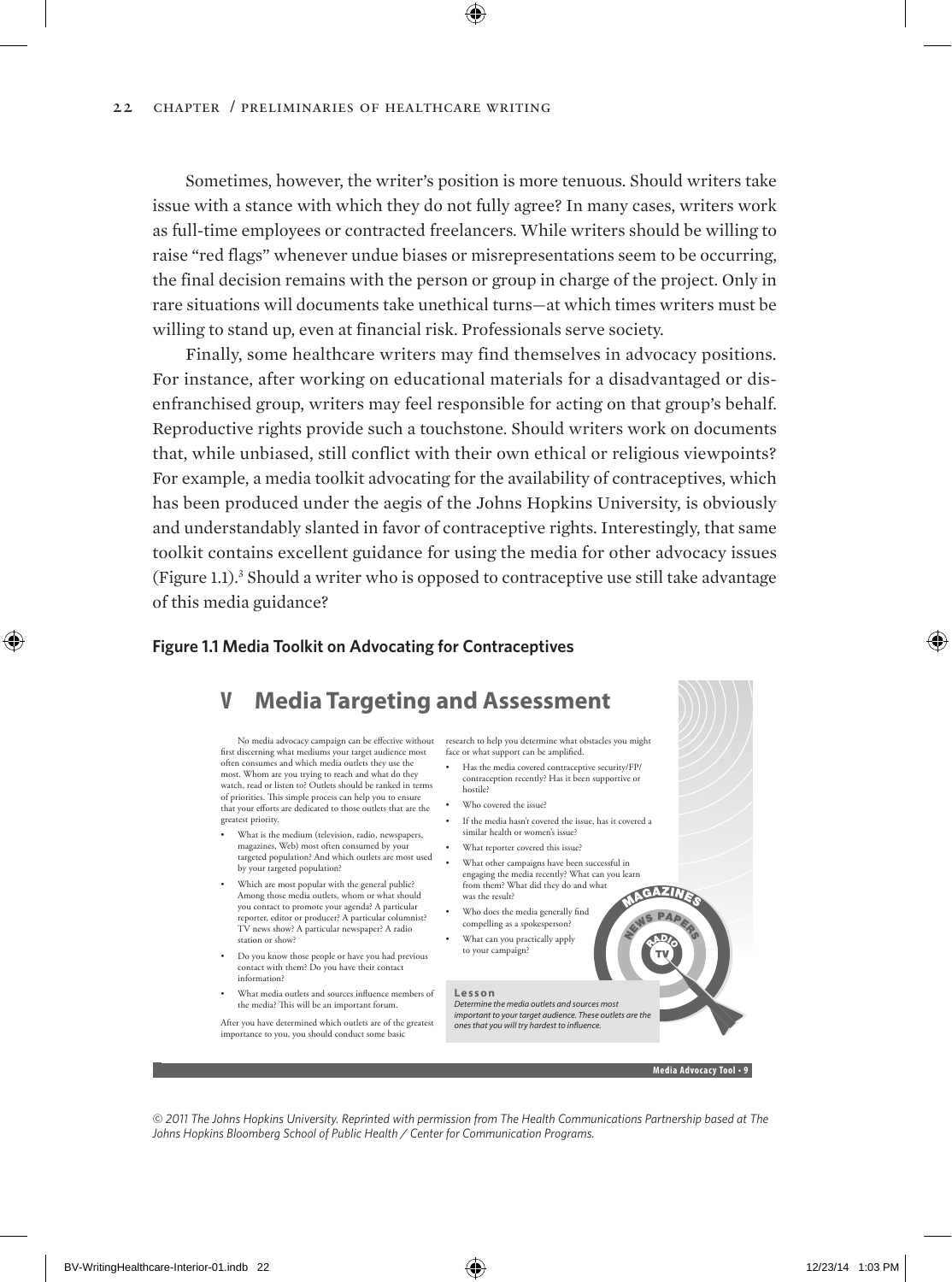A book like this one cannot answer such ethical dilemmas. Rather, this book aims to increase awareness of our responsibilities as professionals. As appropriate, issues with ethical dimensions will be threaded throughout the book's examples, and that ethical thread is revisited in the final chapter.

# Chapter Summary

- **<sup>∞</sup>** Emphasizing the prewriting stage allows healthcare writers to apply their time and effort efficiently by avoiding late-stage rewrites.
- **<sup>∞</sup>** Input conditions (*audience*, *purpose*, *context*) determine output parameters (*medium*, *content*, *strategy*) for healthcare documents.
- **<sup>∞</sup>** The same healthcare topic can be presented in various document types, depending on the input conditions for a particular situation.
- **<sup>∞</sup>** Although calculated assumptions can facilitate the writing process, writers always must remember that individuals must be respected.
- **<sup>∞</sup>** Because healthcare decisions can truly make the difference between life and death, healthcare writers must act within ethical dimensions.

# Exercises for Practice

The exercises in this chapter refer to Figure 1.2 (p. 25), a document excerpt that includes both text and a visual related to the testicular self-examination (TSE).<sup>4</sup> Additional material accessible through the hyperlink includes a text version in Spanish and an audio version. Considering these materials, respond to the following questions.

1. How specifically can you describe the target audience—of course, they are men, but what other details can you surmise? What is the purpose of this document? Does the context make a difference? Would you suggest any modifications?

2. TSE information could appear in a number of different formats. Select at least two different types. Compare and contrast them for the input conditions of audience, purpose, and context. List ideas for the output parameters of medium, content, and strategy. How do your planned documents differ from the original excerpt?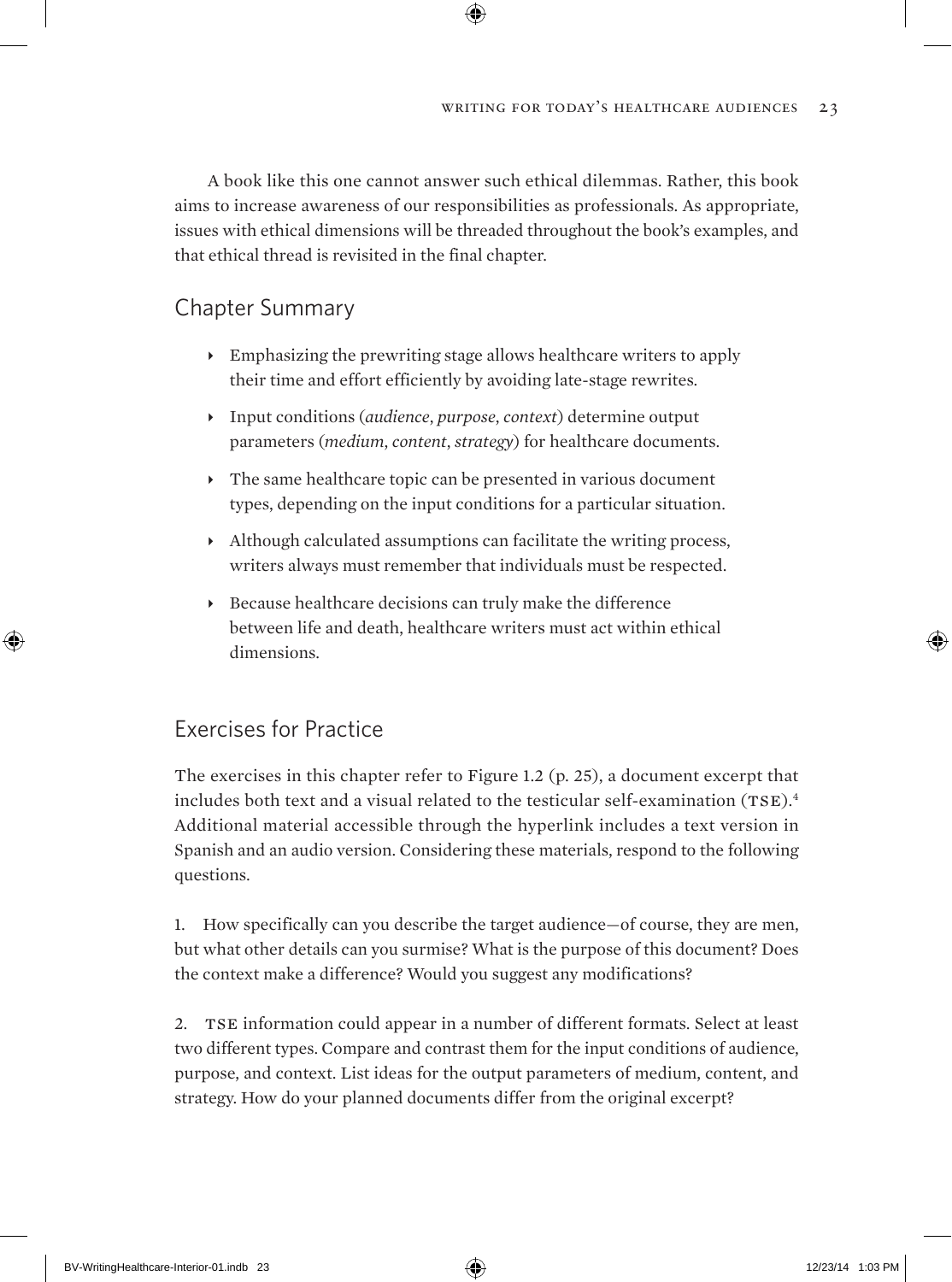3. Sensitive materials, such as tse guidelines, can be uncomfortable. How explicit should the material be? What approaches can be taken to interest but not offend the target audience? Consider these questions as you assess the excerpt.

4. The additional excerpt of text (below) originates from the same document as the main excerpt in Figure 1.2. Why was this additional text written differently from the main excerpt? What are these differences?

Although testicular cancer is rare in teenage guys, overall it is the most common cancer in males between the ages of 15 and 35. It's important to try to do a TSE every month so you can become familiar with the normal size and shape of your testicles, making it easier to tell if something feels different or abnormal in the future.... Lumps or swelling may not be cancer, but they should be checked by your doctor as soon as possible. Testicular cancer is almost always curable if it is caught and treated early.

5. Despite communication about the tse, too many men still face testicular cancer. Support is important at these vulnerable times. Groups like the American Cancer Society provide support opportunities, such as through the online WhatNext social network.5 How can such support groups reach out to individuals perhaps more effectively than through formal documents?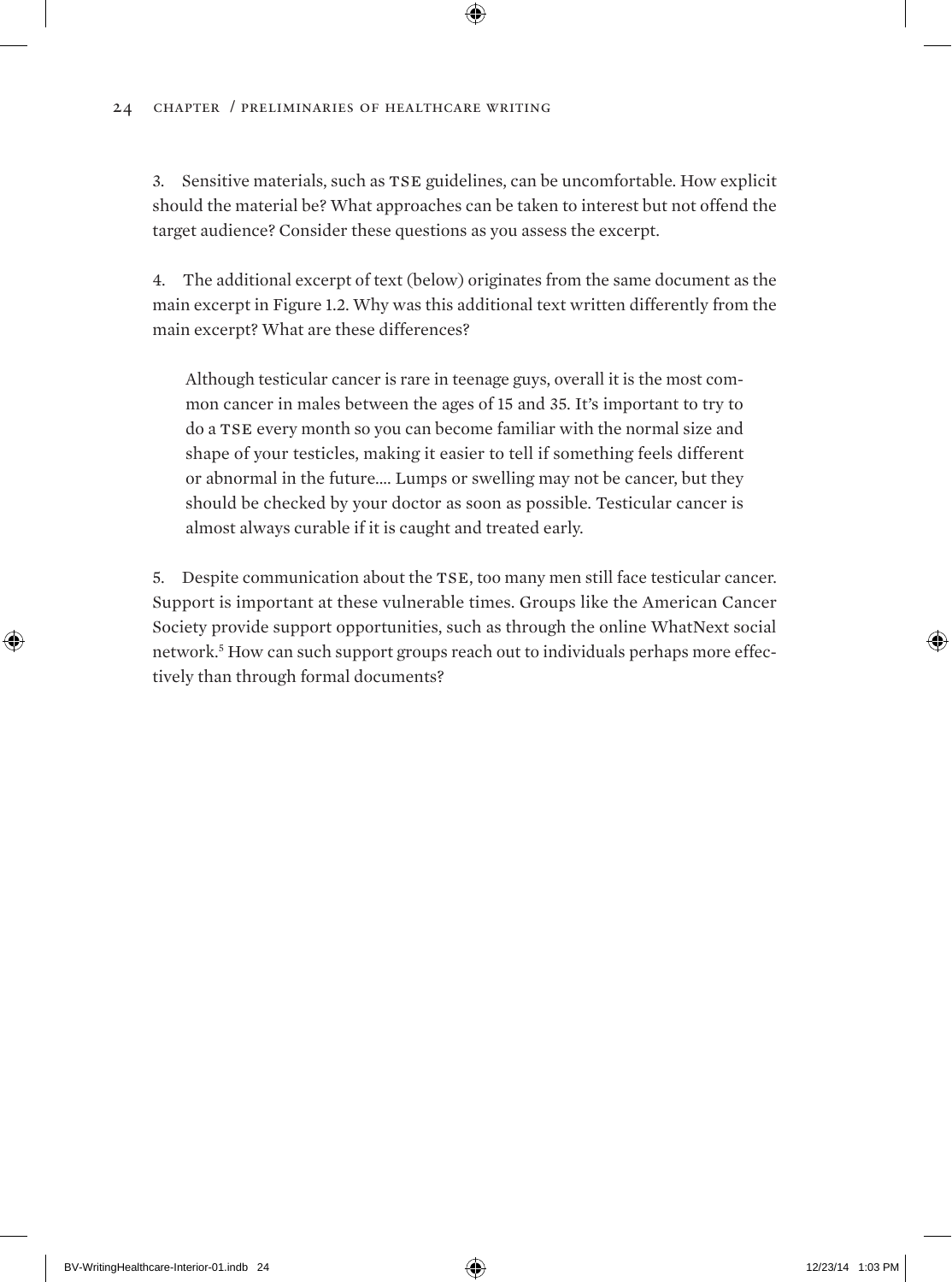#### **Figure 1.2 Text Excerpt with Visual for the Testicular Self-Examination (tse)**

### **How to Perform a Testicular Self-Examination** The **testicular self-examination (tse)** is an easy way for guys to check their own testicles to make sure there aren't any unusual lumps or bumps—which can be the first sign of testicular cancer. Here's what to do:

- It's best to do a TSE during or right after a hot shower or bath. The scrotum (skin that covers the testicles) is most relaxed then, which makes it easier to examine the testicles.
- Examine one testicle at a time. Use both hands to gently roll each testicle (with slight pressure) between your fingers. Place your thumbs over the top of your testicle, with the index and middle fingers of each hand behind the testicle, and then roll it between your fingers.
- You should be able to feel the epididymis (the sperm-carrying tube), which feels soft, rope-like, and slightly tender to pressure, and is located at the top of the back part of each testicle. This is a normal lump.
- Remember that one testicle (usually the right one) is slightly larger than the other for most guys—this is also normal.
- When examining each testicle, feel for any lumps or bumps along the front or sides. Lumps may be as small as a piece of rice or a pea.
- If you notice any swelling, lumps, or changes in the size or color of a testicle, or if you have any pain or achy areas in your groin, let your doctor know right away.

Lumps or swelling may not be cancer, but they should be checked by your doctor as soon as possible. Testicular cancer is almost always curable if it is caught and treated early.